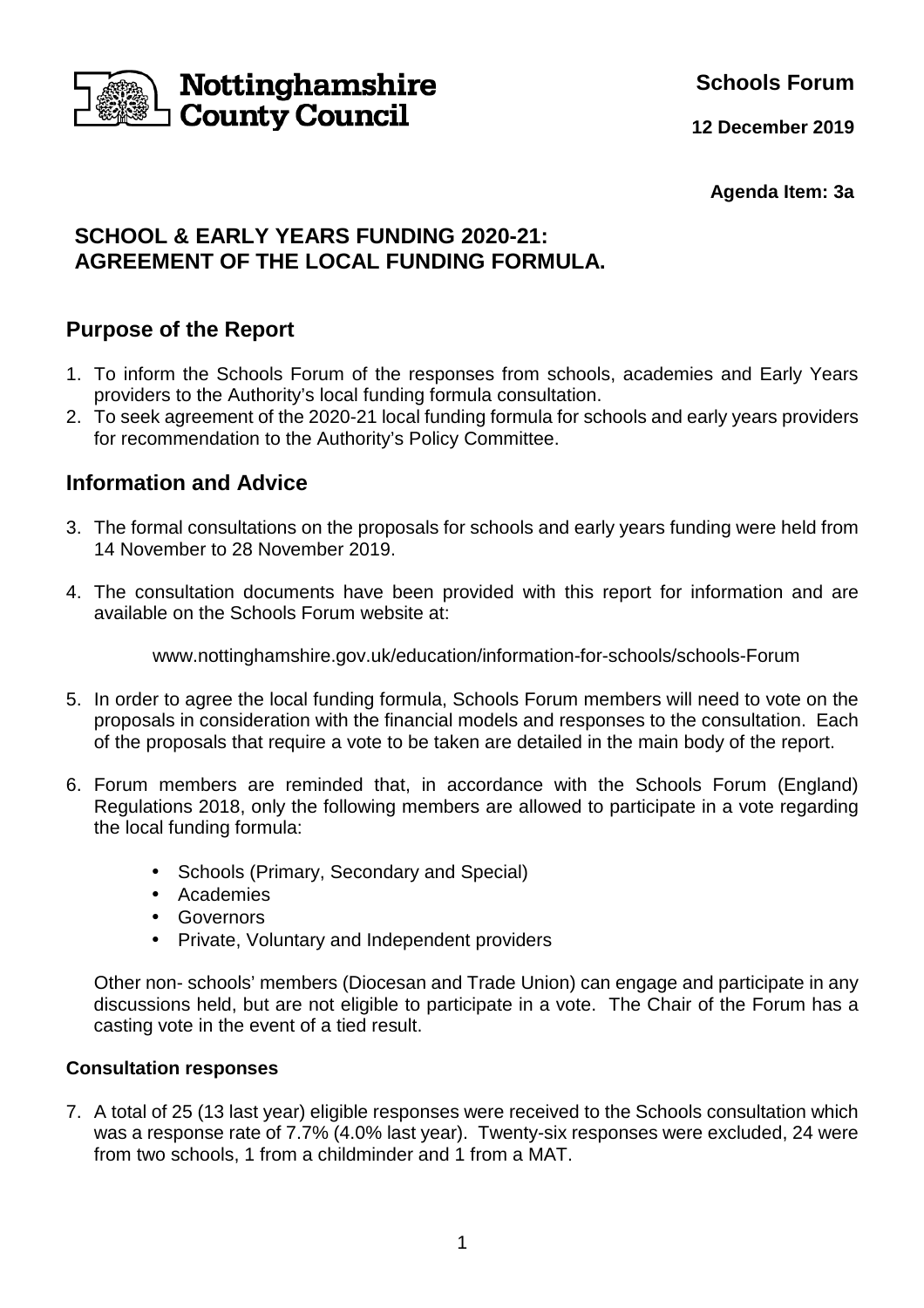- 8. A total of 52 (8 Schools, 44 PVI settings) eligible responses were received to the Early Years consultation which was a response rate of 4.6% (4% last year). One duplicate response was excluded from a school.
- 9. A full analysis of the responses received, along with the comments for each question are attached as **Appendix A and B.** Note that questions 1 to 4 asked about the person completing the response, so the appendix begins with question 5.
- 10. The responses to the questions on the LA's proposals are summarised below.

#### **Consultation Proposals**

- 11. All proposals requiring a decision for 2020-21 are outlined in paragraphs 13 to 28 below along with the number of Yes/No or not sure/no responses from the consultation.
- 12. Prior to each proposal reference will be made to the consultation comments received at **Appendix A and B** for consideration by the Forum.

#### **Schools Local Funding Formula**

13. Question 5 was to mirror the 2020-21 increases in the national funding formula (NFF) unit values in the local funding formula (LFF).

A vote is required on the following proposal by **School, Academy, Governor, & PVI members**.

|                                                        | Primary (21) |     |           |     | Secondary (4)            |           |
|--------------------------------------------------------|--------------|-----|-----------|-----|--------------------------|-----------|
|                                                        | Yes          | No. | Not Sure/ | Yes | No.                      | Not Sure/ |
| Question 5                                             |              |     | No.       |     |                          | No.       |
|                                                        |              |     | Answer    |     |                          | Answer    |
| In order to continue with the principle to mirror the  | 20           |     |           | Δ   | $\overline{\phantom{0}}$ |           |
| NFF the local authority would need to increase the     |              |     |           |     |                          |           |
| unit values for each factor as detailed in Appendix 1. |              |     |           |     |                          |           |
| Are you in agreement with this proposal?               |              |     |           |     |                          |           |

- 14. The following two questions regarding the MFG and Gains Cap were annotated with the phrase 'subject to affordability' to provide some flexibility if the actual 2020-21 DSG funding allocation proves to be insufficient to fund the proposed formula (see paragraphs 18 to 21).
- 15. Question 6 was to mirror the real terms protection in the NFF by setting the minimum funding guarantee (MFG) at a positive 1.84%.
- 16. Setting the MFG at 1.84% ensures that every school receives a minimum increase against their 2019-20 pupil led baseline, this is referred to as the funding floor. Based on the indicative allocations there are 50 schools (15%) who would receive this minimum increase because their funding allocation through the NFF is **less** than their MFG pupil led baseline. This group of schools are being protected from any loss of funding by the positive MFG.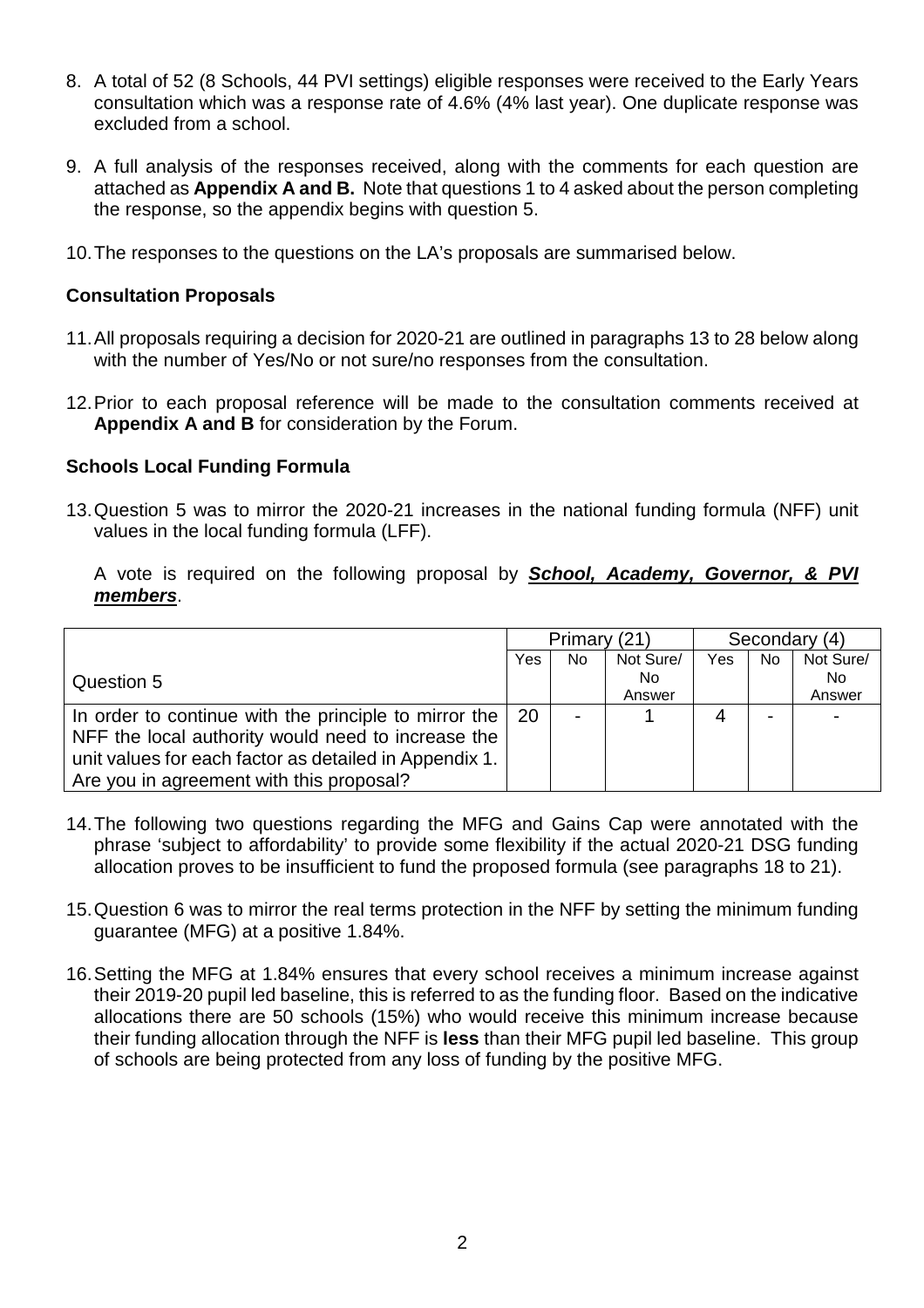A vote is required on the following proposals by **School, Academy, Governor, & PVI members**.

|                                                                  | Primary |    |           |     | Secondary |           |
|------------------------------------------------------------------|---------|----|-----------|-----|-----------|-----------|
|                                                                  | Yes     | No | Not Sure/ | Yes | No.       | Not Sure/ |
| Question 6                                                       |         |    | No.       |     |           | No.       |
|                                                                  |         |    | Answer    |     |           | Answer    |
| In order to continue with the principle to mirror the $\vert$ 20 |         |    |           |     |           |           |
| NFF as far as possible the local authority would                 |         |    |           |     |           |           |
| need to set the MFG at 1.84% (subject to                         |         |    |           |     |           |           |
| affordability). Are you in agreement with this                   |         |    |           |     |           |           |
| proposal?                                                        |         |    |           |     |           |           |

17. Question 7 was to mirror the NFF and remove the gains cap.

|                                                       | Primary |     |           | Secondary |                          |           |
|-------------------------------------------------------|---------|-----|-----------|-----------|--------------------------|-----------|
|                                                       | Yes     | No. | Not Sure/ | Yes       | No                       | Not Sure/ |
| Question 7                                            |         |     | No.       |           |                          | No.       |
|                                                       |         |     | Answer    |           |                          | Answer    |
| In order to continue with the principle to mirror the | 19      |     |           |           | $\overline{\phantom{0}}$ |           |
| NFF as far as possible the gains cap would need to    |         |     |           |           |                          |           |
| be removed (subject to affordability). Are you in     |         |     |           |           |                          |           |
| agreement with this proposal?                         |         |     |           |           |                          |           |

- 18. The Forum are reminded that the final unit values will be based on affordability once the actual 2020/21 DSG funding settlement is announced by the ESFA. The Authority will aim to implement the recommendations as far as possible.
- 19. If the funding allocation is insufficient to fund the proposed formula the Forum should give consideration as to where any adjustment should be made. The consultation report presented to the Forum in November mentioned that the funding allocation for rates (NNDR) is separate to the NFF and is on a lagged basis. There is currently a forecast overspend on NNDR and that together with estimated 20/21 inflation amounts to £0.4m which would need to be funded from the Schools Block DSG allocation. It was suggested that the Non-ISB reserve could be used to fund this shortfall unless the size of it was significant and/or there was a significant change on the forecast Non-ISB reserve balance (current forecast £3.3m).
- 20. The funding options for the Schools Forum to consider to ensure affordability of the formula are:
	- Setting the MFG at less than 1.84%. To recover £0.4m this would need to be around 0.75% and impact 50 schools.
	- Setting a gains cap. To recover £0.4m this would need to be around 10% which would impact 23 schools.

De-delegation of funding for maintained primary and secondary schools

20. As outlined in the consultation document, there are a limited list of services that the local authority can continue to operate centrally for maintained schools only. The consultation responses showed that the majority of respondents felt that the services listed should be centrally operated. However, the final decision is made by the members of the Forum who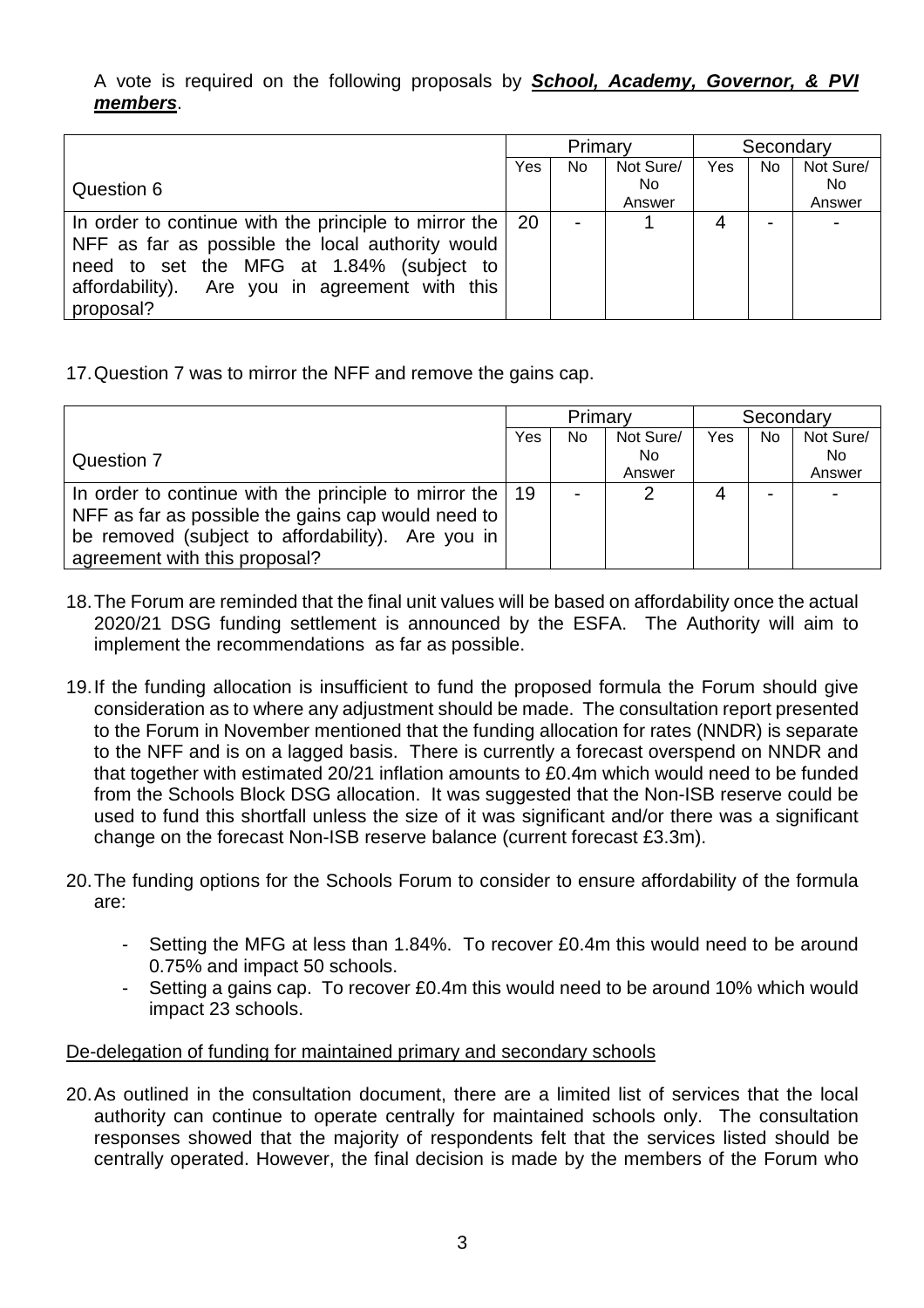represent the maintained primary and secondary sector. As de-delegation decisions can differ between the sectors, separate votes will need to take place.

- 21. There were a number of 'not sure' comments to the Support to underperforming ethnic minority groups and bilingual learners' and the following paragraph outlines the support provided by that service.
- 22. The Achievement and Equality (A&E) Team develop the knowledge, confidence and skills of practitioners in Early Years Settings and Schools to ensure Black Minority Ethnic learners achieve their full potential and have access to an inclusive curriculum. These learners include children and young people who are learning through English as an Additional Language and Gypsy, Roma and Traveller children. The A&E consultants do this by providing advice, guidance and training to EY settings, schools and partners.
- 23. A vote is required by **maintained primary school and governor members** on the following:

|              | Question 8                                            | Primary (17) |     |           |  |
|--------------|-------------------------------------------------------|--------------|-----|-----------|--|
|              |                                                       | Yes          | No. | Not Sure/ |  |
|              |                                                       |              |     | No.       |  |
|              |                                                       |              |     | Response  |  |
|              | As a representative of a maintained primary school,   |              |     |           |  |
|              | do you agree to the de-delegation of the following in |              |     |           |  |
|              | $2020 - 21$ :                                         |              |     |           |  |
| A            | Free school meals eligibility assessment?             | 13           |     | 3         |  |
| B            | Support to underperforming ethnic minority            | 10           |     | 6         |  |
|              | groups and bilingual learners?                        |              |     |           |  |
| $\mathsf{C}$ | Contingency for crisis communications?                | 11           |     | 5         |  |
| D            | <b>Trade Union Facilities</b>                         | 11           |     |           |  |

24. A vote is required by **maintained secondary school and governor members** on the following:

|             | Question 8                                       | Secondary (1) |     |             |  |
|-------------|--------------------------------------------------|---------------|-----|-------------|--|
|             |                                                  | Yes           | No. | Not Sure/   |  |
|             |                                                  |               |     | No Response |  |
|             | As a representative of a maintained secondary    |               |     |             |  |
|             | school, do you agree to the de-delegation of the |               |     |             |  |
|             | following in 2018-19:                            |               |     |             |  |
| A           | Free school meals eligibility assessment?        |               |     |             |  |
| B           | Support to underperforming ethnic minority       |               |     |             |  |
|             | groups and bilingual learners?                   |               |     |             |  |
| $\mathbf C$ | <b>Trade Union Facilities</b>                    |               |     |             |  |

## **Early Years Local Funding Formula**

23. Question 5 is to increase the hourly rate for 3 and 4 year olds by 18p in total. A distinction was made regarding the split of that amount to show the potential temporary nature of the 10p increase because it is funded by the underspend created due to the dip in the autumn term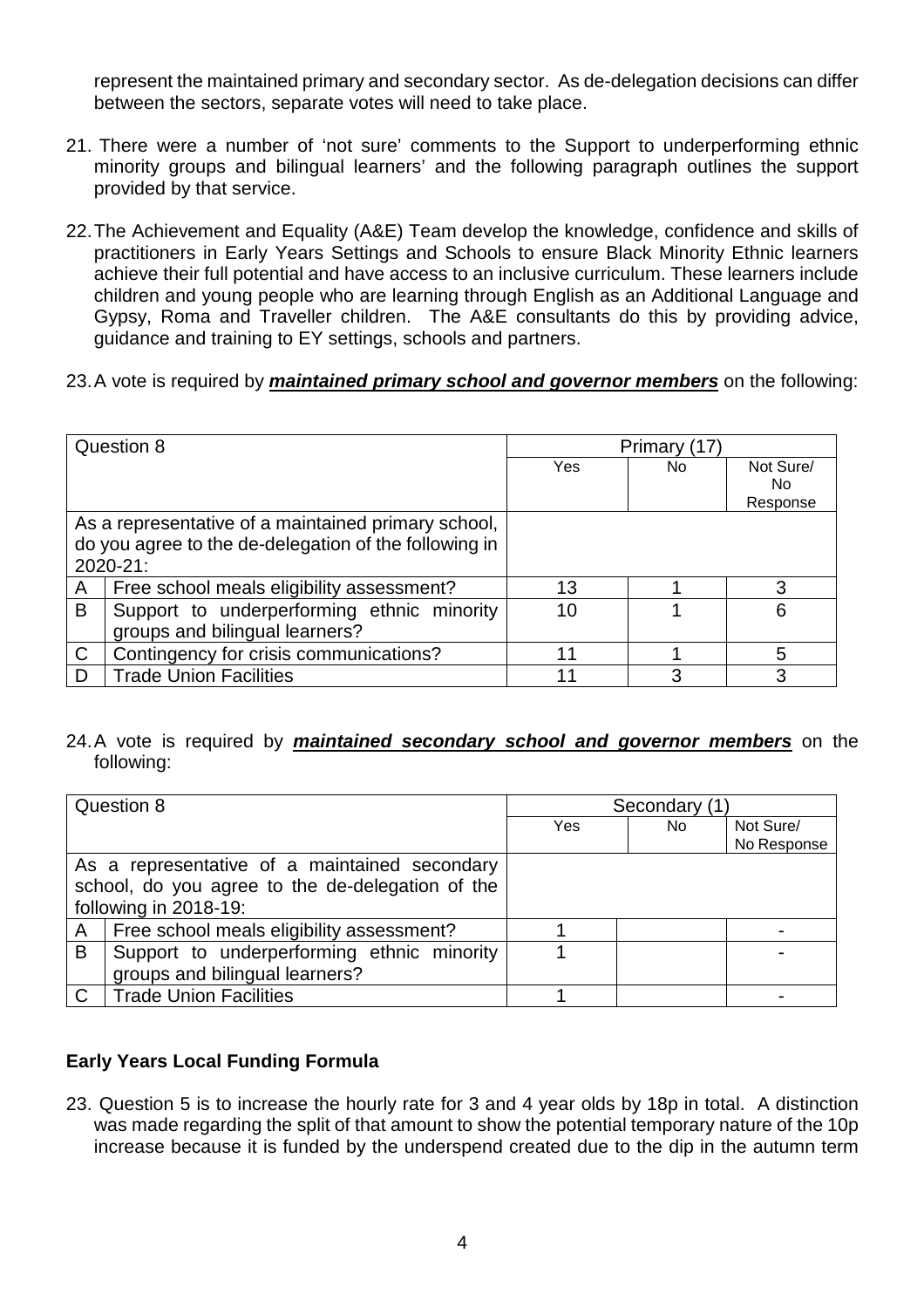number of funded places. If this trend diminishes or ceases in future years this element of the hourly rate would need to be reviewed.

24. A vote is required on the following factor by **School, Academy, Governor & PVI members**.

|                                                  | <b>Schools</b> |                          |                                  | <b>PVI</b> |    |                                         |
|--------------------------------------------------|----------------|--------------------------|----------------------------------|------------|----|-----------------------------------------|
| <b>Question 5</b>                                | Yes            | <b>No</b>                | Not Sure/<br>No<br><b>Answer</b> | Yes        | No | Not Sure/<br><b>No</b><br><b>Answer</b> |
| Do you agree with an increase in the hourly rate | 8              | $\overline{\phantom{0}}$ | $\overline{\phantom{0}}$         | 40         | 3  |                                         |
| for funded 3 & 4 year old children from £4.17 to |                |                          |                                  |            |    |                                         |
| £4.35 (£0.08 + £0.10 per hour) given that this   |                |                          |                                  |            |    |                                         |
| may be reduced in coming years?                  |                |                          |                                  |            |    |                                         |

25. Question 6 is to extend the existing deprivation criteria to include 3 and 4 year old looked after children (LAC).

|                                                                                                                                                                                                                                                                     | <b>Schools</b> |    |                               | <b>PVI</b> |      |                               |
|---------------------------------------------------------------------------------------------------------------------------------------------------------------------------------------------------------------------------------------------------------------------|----------------|----|-------------------------------|------------|------|-------------------------------|
| Question 6                                                                                                                                                                                                                                                          | <b>Yes</b>     | No | Not Sure/<br><b>No Answer</b> | Yes        | No l | Not Sure/<br><b>No Answer</b> |
| Do you agree with the proposal to extend the<br>existing criteria for the Deprivation Fund to<br>include all 3 and 4 year old Looked After<br>Children (LAC) as well as those identified as a<br>Child in Need (CiN) and those on a Child<br>Protection Plan (CPP)? | 8              |    |                               | 37         | 1    | 6                             |

26. Question 7 is to extend the deprivation fund criteria to 3 and 4 year olds eligible for EYPP at an hourly rate of £0.10 per hour.

|                                                                                                                                                                                       | Schools |     |                        | <b>PVI</b> |     |                        |
|---------------------------------------------------------------------------------------------------------------------------------------------------------------------------------------|---------|-----|------------------------|------------|-----|------------------------|
| <b>Question 7</b>                                                                                                                                                                     | Yes     | No. | Not Sure/<br>No Answer | Yes        | No. | Not Sure/<br>No Answer |
| Do you agree with the proposal to extend the<br>criteria of the Deprivation Fund to 3 & 4 year olds<br>eligible for Early Years Pupil Premium at an<br>hourly rate of £0.10 per hour? | 8       | -   |                        | 37         | 4   | 3                      |

27. Question 8 is to increase the 2 year olds hourly by £0.08 per hour to reflect the inflect the announced increase in funding for 2020/21.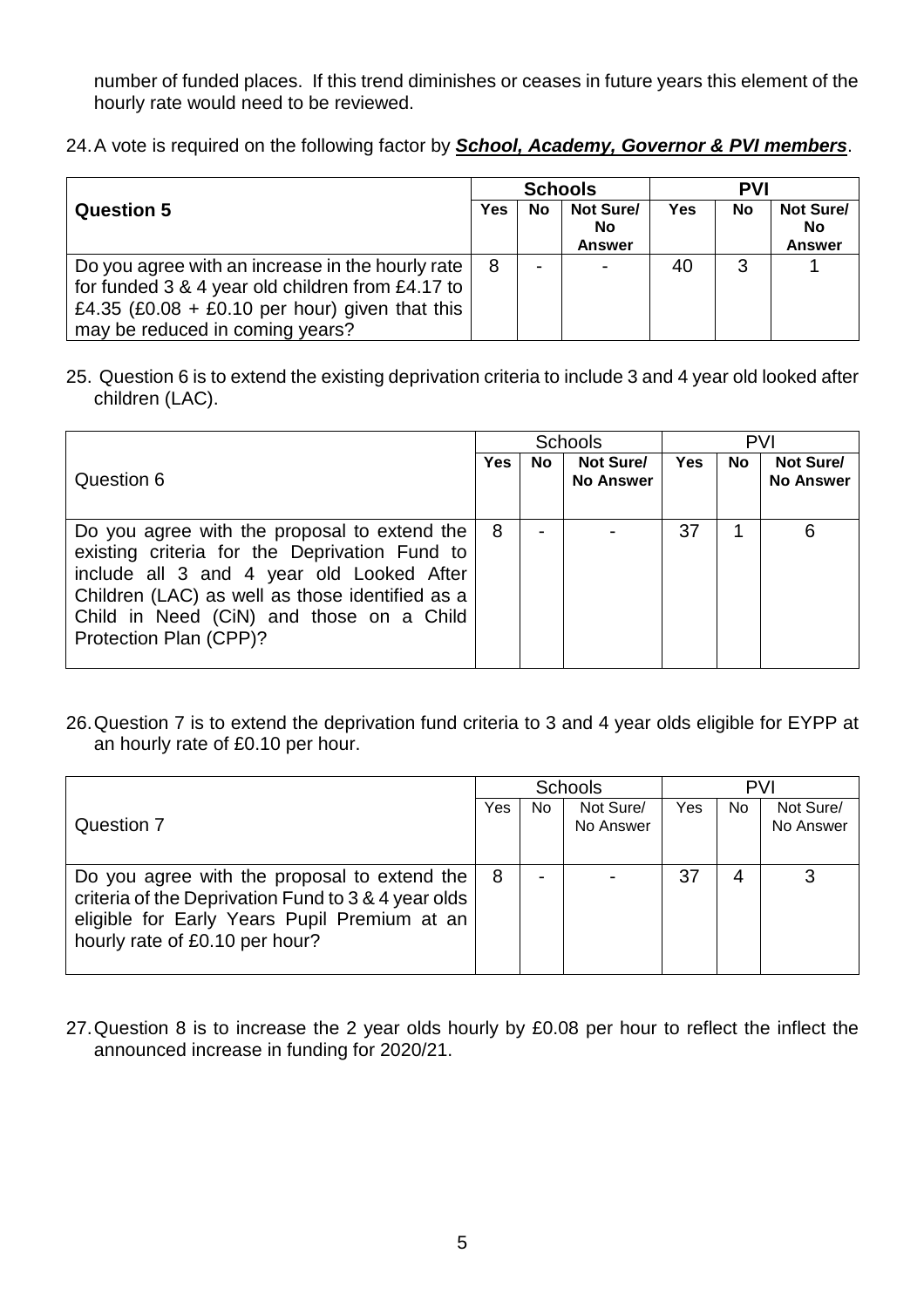|                                                                                                                                                         | <b>Schools</b> |     |                        | <b>PVI</b> |    |                        |
|---------------------------------------------------------------------------------------------------------------------------------------------------------|----------------|-----|------------------------|------------|----|------------------------|
| Question 8                                                                                                                                              | Yes            | No. | Not Sure/<br>No Answer | Yes        | No | Not Sure/<br>No Answer |
| Do you agree to increase the hourly rate for all<br>eligible 2 year olds from £5.23 to £5.31 to reflect<br>the increased funding to be received by NCC? |                | -   |                        | 38         | 4  |                        |

28. Questions 9 and 10 were to be considered in conjunction with one another and then only one question answered unfortunately, all responders answered both questions. The funding for both proposals is from the 3 and 4 year old underspend created by the dip in the autumn term number of funded places. If this trend diminishes or ceases in future years this factor would need to be reviewed. Two year old funding overspent in 2018-19 and is forecast to do so again in 2019-20 by £0.115m.

|                                                                                                                                                                                                                    | <b>Schools</b> |     |                        | <b>PVI</b> |     |                        |  |
|--------------------------------------------------------------------------------------------------------------------------------------------------------------------------------------------------------------------|----------------|-----|------------------------|------------|-----|------------------------|--|
| Question 9                                                                                                                                                                                                         | Yes            | No. | Not Sure/<br>No Answer | Yes        | No. | Not Sure/<br>No Answer |  |
| Do you agree with the proposal to extend the<br>existing criteria for the Deprivation Fund to<br>include 2 year olds who are LAC/CIN/CPP?<br>This would be funded from the forecast 3 & 4<br>year olds underspend. | 4              |     | 3                      | 25         |     | 15                     |  |

### **OR**

|                                                                                                                                                                                                        | Schools |     |                        | PVI |     |                        |
|--------------------------------------------------------------------------------------------------------------------------------------------------------------------------------------------------------|---------|-----|------------------------|-----|-----|------------------------|
| Question 10                                                                                                                                                                                            | Yes     | No. | Not Sure/<br>No Answer | Yes | No. | Not Sure/<br>No Answer |
| Do you agree to increase the hourly rate for $2 \mid$<br>year olds who are eligible for Free School Meals<br>by a further £0.05? This would be funded from<br>the forecast 3 & 4 year olds underspend. | 5       |     | 2                      | 26  |     | 11                     |